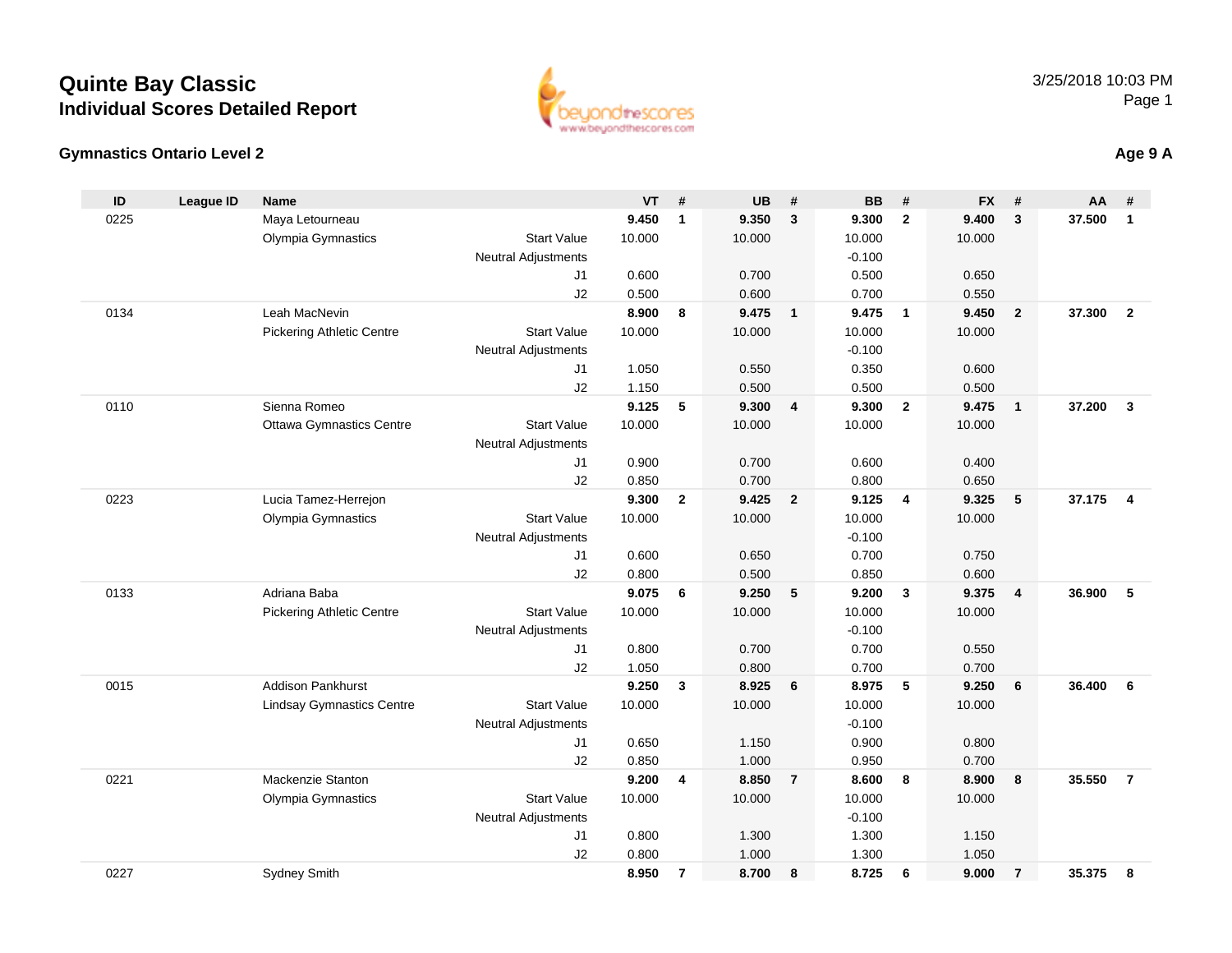

3/25/2018 10:03 PMPage 2

|      | Olympia Gymnastics | <b>Start Value</b><br><b>Neutral Adjustments</b> | 10.000 |   | 10.000  | 10.000<br>$-0.100$ | 10.000 |   |        |   |
|------|--------------------|--------------------------------------------------|--------|---|---------|--------------------|--------|---|--------|---|
|      |                    |                                                  | .100   |   |         |                    | 1.050  |   |        |   |
|      |                    | J1                                               |        |   | 1.300   | 1.050              |        |   |        |   |
|      |                    | J2                                               | 000.1  |   | 1.300   | 1.300              | 0.950  |   |        |   |
| 0176 | Kerrigan Gallant   |                                                  | 8.875  | 9 | 8.350 9 | 8.625              | 8.650  | 9 | 34.500 | 9 |
|      | Quinte Bay         | <b>Start Value</b>                               | 10.000 |   | 10.000  | 10.000             | 10.000 |   |        |   |
|      |                    | <b>Neutral Adjustments</b>                       |        |   |         |                    |        |   |        |   |
|      |                    | J1                                               | 1.100  |   | 1.800   | 1.250              | 1.450  |   |        |   |
|      |                    | J2                                               | 1.150  |   | 1.500   | 1.500              | 1.250  |   |        |   |

#### **Gymnastics Ontario Level 2**

| ID   | <b>League ID</b> | <b>Name</b>                      |                            | <b>VT</b> | #              | <b>UB</b> | #              | <b>BB</b> | #              | <b>FX</b> | #              | $AA$ # |                |
|------|------------------|----------------------------------|----------------------------|-----------|----------------|-----------|----------------|-----------|----------------|-----------|----------------|--------|----------------|
| 0224 |                  | Dalia Weisz                      |                            | 9.650     | 1              | 9.575     | $\mathbf{1}$   | 9.275     | 4              | 9.825     | $\mathbf 1$    | 38.325 | 1              |
|      |                  | Olympia Gymnastics               | <b>Start Value</b>         | 10.000    |                | 10.000    |                | 10.000    |                | 10.000    |                |        |                |
|      |                  |                                  | <b>Neutral Adjustments</b> |           |                |           |                |           |                |           |                |        |                |
|      |                  |                                  | J1                         | 0.300     |                | 0.450     |                | 0.800     |                | 0.150     |                |        |                |
|      |                  |                                  | J2                         | 0.400     |                | 0.400     |                | 0.650     |                | 0.200     |                |        |                |
| 0313 |                  | Milla Crabtree                   |                            | 9.325     | $\overline{2}$ | 9.500     | $\overline{2}$ | 9.275     | $\overline{4}$ | 9.750     | $\overline{2}$ | 37,850 | $\overline{2}$ |
|      |                  | <b>Ottawa Gymnastics Centre</b>  | <b>Start Value</b>         | 10.000    |                | 10.000    |                | 10.000    |                | 10.000    |                |        |                |
|      |                  |                                  | <b>Neutral Adjustments</b> |           |                |           |                | $-0.200$  |                |           |                |        |                |
|      |                  |                                  | J <sub>1</sub>             | 0.700     |                | 0.600     |                | 0.550     |                | 0.250     |                |        |                |
|      |                  |                                  | J <sub>2</sub>             | 0.650     |                | 0.400     |                | 0.500     |                | 0.250     |                |        |                |
| 0109 |                  | Ella Carty                       |                            | 9.050     | 5              | 9.450     | $\mathbf{3}$   | 9.200     | 6              | 9.550     | 3              | 37.250 | 3              |
|      |                  | <b>Ottawa Gymnastics Centre</b>  | <b>Start Value</b>         | 10.000    |                | 10.000    |                | 10.000    |                | 10.000    |                |        |                |
|      |                  |                                  | <b>Neutral Adjustments</b> |           |                |           |                |           |                |           |                |        |                |
|      |                  |                                  | J1                         | 1.000     |                | 0.600     |                | 0.850     |                | 0.500     |                |        |                |
|      |                  |                                  | J <sub>2</sub>             | 0.900     |                | 0.500     |                | 0.750     |                | 0.400     |                |        |                |
| 0001 |                  | Clair Dykstra                    |                            | 9.250     | 4              | 9.075     | - 5            | 9.225     | 5              | 9.500     | $\overline{4}$ | 37.050 | 4              |
|      |                  | <b>Lindsay Gymnastics Centre</b> | <b>Start Value</b>         | 10.000    |                | 10.000    |                | 10.000    |                | 10.000    |                |        |                |
|      |                  |                                  | <b>Neutral Adjustments</b> |           |                |           |                | $-0.100$  |                |           |                |        |                |
|      |                  |                                  | J <sub>1</sub>             | 0.700     |                | 0.850     |                | 0.650     |                | 0.550     |                |        |                |
|      |                  |                                  | J2                         | 0.800     |                | 1.000     |                | 0.700     |                | 0.450     |                |        |                |
| 0222 |                  | Anne-Sophie Caron                |                            | 9.275     | 3              | 9.000     | 6              | 9.400     | $\overline{2}$ | 8.950     | 8              | 36.625 | 5              |
|      |                  | Olympia Gymnastics               | <b>Start Value</b>         | 10.000    |                | 10.000    |                | 10.000    |                | 10.000    |                |        |                |
|      |                  |                                  | <b>Neutral Adjustments</b> |           |                |           |                | $-0.100$  |                |           |                |        |                |
|      |                  |                                  | J <sub>1</sub>             | 0.750     |                | 1.100     |                | 0.500     |                | 1.100     |                |        |                |
|      |                  |                                  | J2                         | 0.700     |                | 0.900     |                | 0.500     |                | 1.000     |                |        |                |
| 0132 |                  | Leah Tasker                      |                            | 8.825     | 7              | 9.125     | $\overline{4}$ | 9.325     | 3              | 9.250     | 6              | 36.525 | 6              |

**Age 9 B**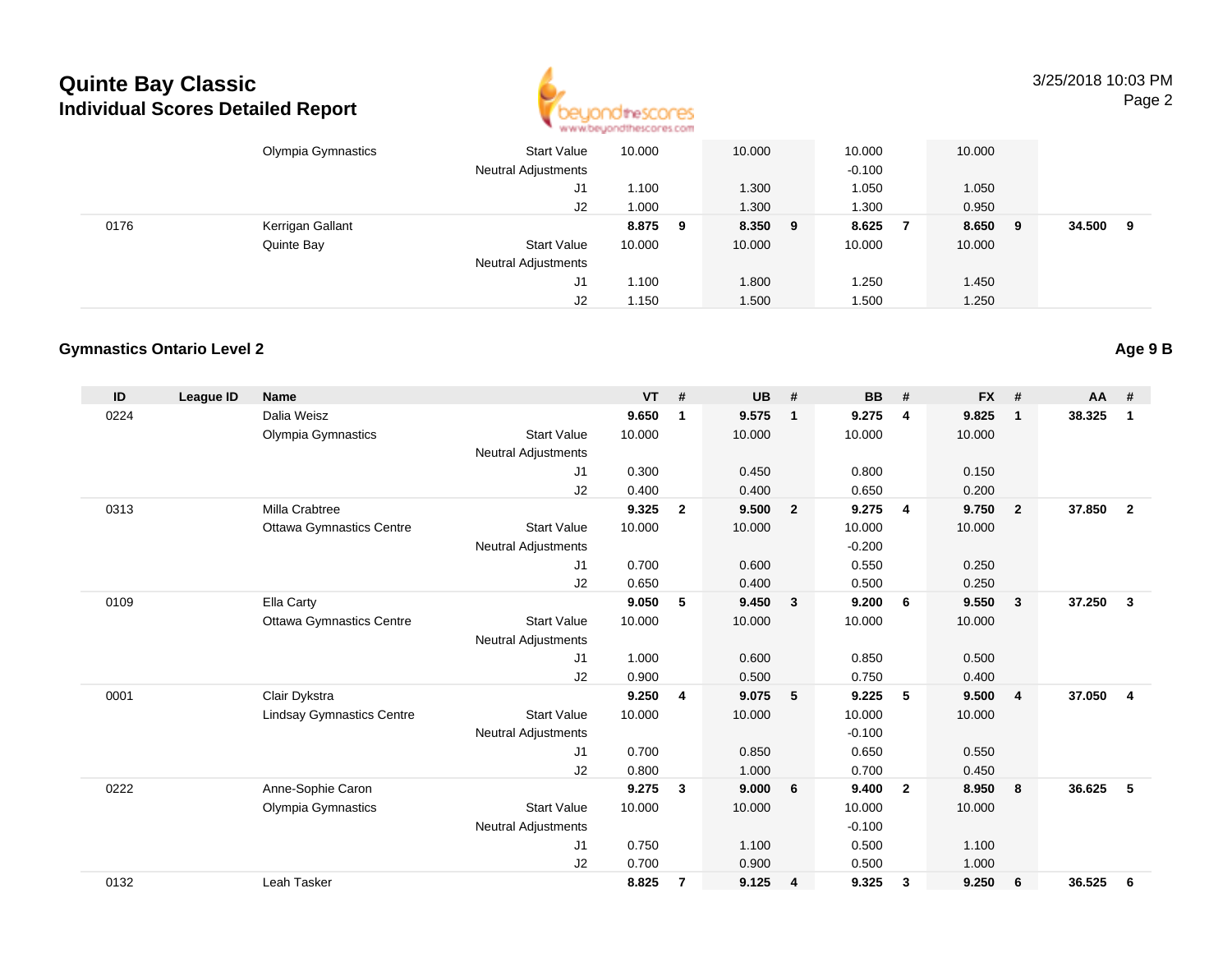

|      | <b>Pickering Athletic Centre</b> | <b>Start Value</b>         | 10.000 |   | 10.000 |                | 10.000   |                | 10.000 |                |          |                |
|------|----------------------------------|----------------------------|--------|---|--------|----------------|----------|----------------|--------|----------------|----------|----------------|
|      |                                  | <b>Neutral Adjustments</b> |        |   |        |                | $-0.100$ |                |        |                |          |                |
|      |                                  | J1                         | 1.100  |   | 0.750  |                | 0.600    |                | 0.800  |                |          |                |
|      |                                  | J2                         | 1.250  |   | 1.000  |                | 0.550    |                | 0.700  |                |          |                |
| 0014 | Caileigh Burn                    |                            | 8.850  | 6 | 9.450  | 3              | 9.075    | $\overline{7}$ | 9.125  | $\overline{7}$ | 36.500   | $\overline{7}$ |
|      | <b>Lindsay Gymnastics Centre</b> | <b>Start Value</b>         | 10.000 |   | 10.000 |                | 10.000   |                | 10.000 |                |          |                |
|      |                                  | <b>Neutral Adjustments</b> |        |   |        |                |          |                |        |                |          |                |
|      |                                  | J <sub>1</sub>             | 1.200  |   | 0.500  |                | 0.850    |                | 0.900  |                |          |                |
|      |                                  | J2                         | 1.100  |   | 0.600  |                | 1.000    |                | 0.850  |                |          |                |
| 0364 | Sophie Graham                    |                            | 8.850  | 6 | 8.700  | $\overline{7}$ | 9.500    | 1              | 9.375  | 5              | 36.425 8 |                |
|      | <b>Lindsay Gymnastics Centre</b> | <b>Start Value</b>         | 10.000 |   | 10.000 |                | 10.000   |                | 10.000 |                |          |                |
|      |                                  | Neutral Adjustments        |        |   |        |                | $-0.100$ |                |        |                |          |                |
|      |                                  | J1                         | 1.050  |   | 1.300  |                | 0.400    |                | 0.600  |                |          |                |
|      |                                  | J2                         | 1.250  |   | 1.300  |                | 0.400    |                | 0.650  |                |          |                |
| 0166 | Caitlin Boucher                  |                            | 9.050  | 5 | 8.350  | 8              | 8.350    | 8              | 8.825  | 9              | 34.575 9 |                |
|      | Quinte Bay                       | <b>Start Value</b>         | 10.000 |   | 10.000 |                | 10.000   |                | 10.000 |                |          |                |
|      |                                  | <b>Neutral Adjustments</b> |        |   |        |                | $-0.400$ |                |        |                |          |                |
|      |                                  | J1                         | 0.900  |   | 1.700  |                | 1.200    |                | 1.100  |                |          |                |
|      |                                  | J2                         | 1.000  |   | 1.600  |                | 1.300    |                | 1.250  |                |          |                |
|      |                                  |                            |        |   |        |                |          |                |        |                |          |                |

#### **Gymnastics Ontario Level 2**

| ID   | League ID | <b>Name</b>                      |                            | $VT$ # |                | <b>UB</b> | #                       | <b>BB</b> | #            | <b>FX</b> | #              | $AA$ # |                |
|------|-----------|----------------------------------|----------------------------|--------|----------------|-----------|-------------------------|-----------|--------------|-----------|----------------|--------|----------------|
| 0114 |           | Eline Benoit                     |                            | 9.050  | $\overline{2}$ | 9.450     | $\overline{\mathbf{1}}$ | 9.125     | $\mathbf 1$  | 9.325     | $\overline{2}$ | 36.950 |                |
|      |           | <b>Ottawa Gymnastics Centre</b>  | <b>Start Value</b>         | 10.000 |                | 10.000    |                         | 10.000    |              | 10.000    |                |        |                |
|      |           |                                  | <b>Neutral Adjustments</b> |        |                |           |                         | $-0.100$  |              |           |                |        |                |
|      |           |                                  | J1                         | 0.900  |                | 0.600     |                         | 0.750     |              | 0.700     |                |        |                |
|      |           |                                  | J <sub>2</sub>             | 1.000  |                | 0.500     |                         | 0.800     |              | 0.650     |                |        |                |
| 0349 |           | Rachel Whitaker                  |                            | 8.925  | 5              | 9.450     | $\overline{\mathbf{1}}$ | 8.950     | $\mathbf{2}$ | 9.300     | 3              | 36.625 | $\overline{2}$ |
|      |           | <b>Lindsay Gymnastics Centre</b> | <b>Start Value</b>         | 10.000 |                | 10.000    |                         | 10.000    |              | 10.000    |                |        |                |
|      |           |                                  | Neutral Adjustments        |        |                |           |                         | $-0.100$  |              |           |                |        |                |
|      |           |                                  | J1                         | 1.050  |                | 0.600     |                         | 1.050     |              | 0.800     |                |        |                |
|      |           |                                  | J <sub>2</sub>             | 1.100  |                | 0.500     |                         | 0.850     |              | 0.600     |                |        |                |
| 0170 |           | Jazlynn Carrigan                 |                            | 8.850  | - 6            | 8.900     | $\overline{\mathbf{2}}$ | 8.850     | -3           | 9.525     |                | 36.125 | -3             |
|      |           | Quinte Bay                       | <b>Start Value</b>         | 10.000 |                | 10.000    |                         | 10.000    |              | 10.000    |                |        |                |
|      |           |                                  | <b>Neutral Adjustments</b> |        |                |           |                         |           |              |           |                |        |                |
|      |           |                                  | J1                         | 1.100  |                | 1.000     |                         | 1.200     |              | 0.450     |                |        |                |
|      |           |                                  | J <sub>2</sub>             | 1.200  |                | 1.200     |                         | 1.100     |              | 0.500     |                |        |                |
| 0359 |           | Kailin Backus                    |                            | 9.025  | 3              | 8.800     | $\mathbf{3}$            | 8.950     | $\mathbf{2}$ | 9.200     | 4              | 35.975 | 4              |

## **Age 10 A**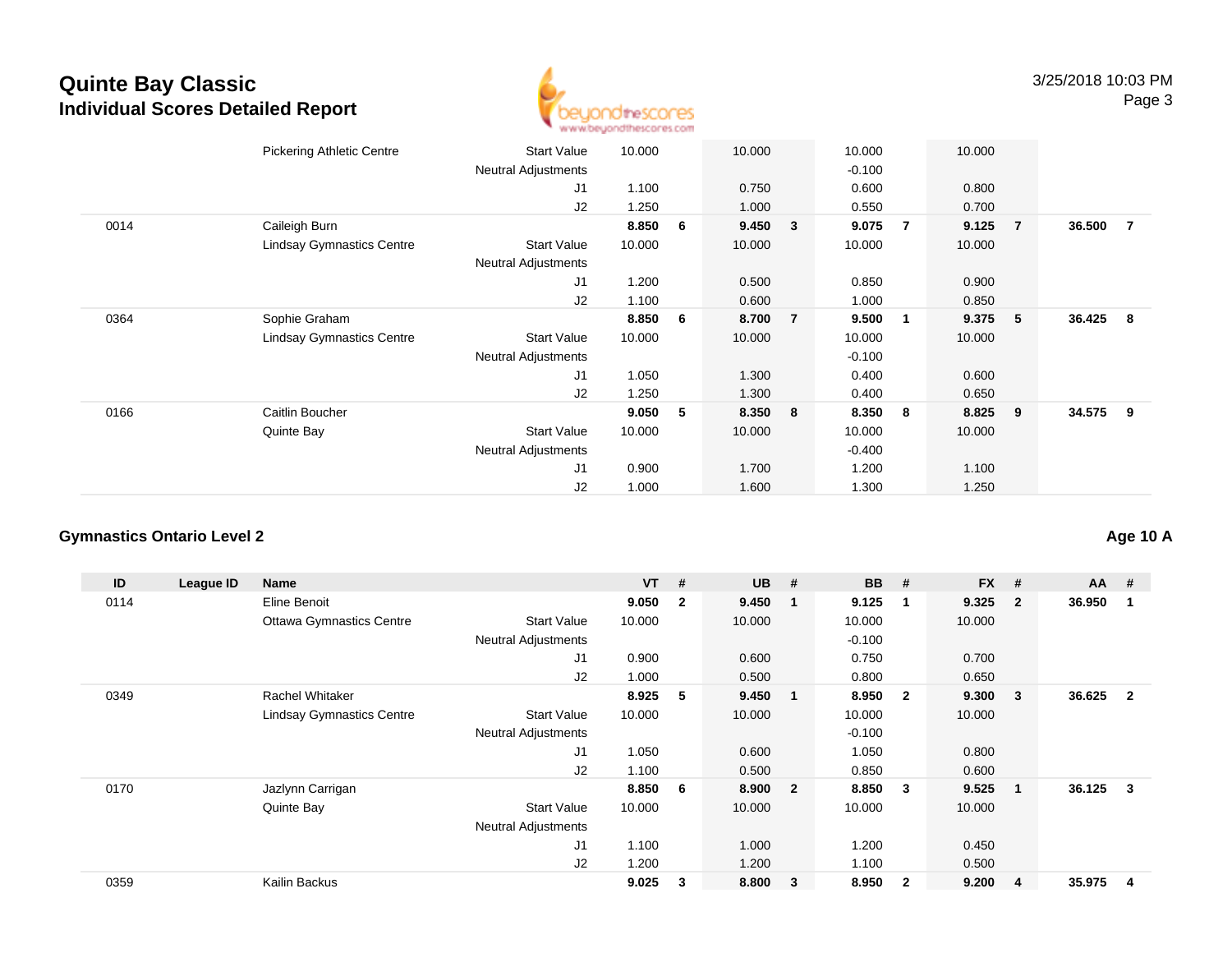

|      | <b>Brockville</b>   | <b>Start Value</b><br><b>Neutral Adjustments</b> | 10.000 | 10.000                  |                 | 10.000 |   | 10.000 |   |          |      |
|------|---------------------|--------------------------------------------------|--------|-------------------------|-----------------|--------|---|--------|---|----------|------|
|      |                     | J <sub>1</sub>                                   | 0.950  | 1.300                   |                 | 1.100  |   | 0.750  |   |          |      |
|      |                     | J2                                               | 1.000  | 1.100                   |                 | 1.000  |   | 0.850  |   |          |      |
| 0179 | Tori Lyall          |                                                  | 9.075  | 8.725<br>1              | 5               | 8.375  | 5 | 8.850  | 6 | 35.025   | $-5$ |
|      | Quinte Bay          | <b>Start Value</b>                               | 10.000 | 10.000                  |                 | 10.000 |   | 10.000 |   |          |      |
|      |                     | Neutral Adjustments                              |        |                         |                 |        |   |        |   |          |      |
|      |                     | J <sub>1</sub>                                   | 0.800  | 1.350                   |                 | 1.700  |   | 1.250  |   |          |      |
|      |                     | J2                                               | 1.050  | 1.200                   |                 | 1.550  |   | 1.050  |   |          |      |
| 0164 | <b>Brynlie Bell</b> |                                                  | 8.825  | 8.775<br>$\overline{7}$ | $\overline{4}$  | 8.400  | 4 | 8.850  | 6 | 34.850 6 |      |
|      | Quinte Bay          | <b>Start Value</b>                               | 10.000 | 10.000                  |                 | 10.000 |   | 10.000 |   |          |      |
|      |                     | Neutral Adjustments                              |        |                         |                 |        |   |        |   |          |      |
|      |                     | J <sub>1</sub>                                   | 1.200  | 1.250                   |                 | 1.700  |   | 1.100  |   |          |      |
|      |                     | J2                                               | 1.150  | 1.200                   |                 | 1.500  |   | 1.200  |   |          |      |
| 0358 | Rachel DeDekker     |                                                  | 8.950  | 7.950<br>4              | $6\phantom{1}6$ | 8.400  | 4 | 8.950  | 5 | 34.250 7 |      |
|      | <b>Brockville</b>   | <b>Start Value</b>                               | 10.000 | 10.000                  |                 | 10.000 |   | 10.000 |   |          |      |
|      |                     | <b>Neutral Adjustments</b>                       |        |                         |                 |        |   |        |   |          |      |
|      |                     | J <sub>1</sub>                                   | 0.950  | 1.900                   |                 | 1.650  |   | 1.100  |   |          |      |
|      |                     | J2                                               | 1.150  | 2.200                   |                 | 1.550  |   | 1.000  |   |          |      |

### **Gymnastics Ontario Level 2**

| ID   | League ID | <b>Name</b>                      |                            | $VT$ # |              | <b>UB</b> | #                       | <b>BB</b> | #                       | <b>FX</b> | #              | $AA$ # |                |
|------|-----------|----------------------------------|----------------------------|--------|--------------|-----------|-------------------------|-----------|-------------------------|-----------|----------------|--------|----------------|
| 0017 |           | <b>Emily Rowe</b>                |                            | 9.625  | -1           | 9.175     | $\overline{\mathbf{2}}$ | 9.375     | $\mathbf 1$             | 9.150     | 5              | 37.325 |                |
|      |           | <b>Lindsay Gymnastics Centre</b> | <b>Start Value</b>         | 10.000 |              | 10.000    |                         | 10.000    |                         | 10.000    |                |        |                |
|      |           |                                  | Neutral Adjustments        |        |              |           |                         |           |                         |           |                |        |                |
|      |           |                                  | J1                         | 0.400  |              | 0.900     |                         | 0.550     |                         | 0.800     |                |        |                |
|      |           |                                  | J2                         | 0.350  |              | 0.750     |                         | 0.700     |                         | 0.900     |                |        |                |
| 0289 |           | Melanie Thomas                   |                            | 9.100  | 4            | 9.375     | $\overline{\mathbf{1}}$ | 9.150     | -3                      | 9.175     | 4              | 36.800 | $\overline{2}$ |
|      |           | <b>Adrenaline Gymnastics</b>     | <b>Start Value</b>         | 10.000 |              | 10.000    |                         | 10.000    |                         | 10.000    |                |        |                |
|      |           |                                  | <b>Neutral Adjustments</b> |        |              |           |                         | $-0.100$  |                         |           |                |        |                |
|      |           |                                  | J1                         | 0.850  |              | 0.650     |                         | 0.800     |                         | 0.850     |                |        |                |
|      |           |                                  | J2                         | 0.950  |              | 0.600     |                         | 0.700     |                         | 0.800     |                |        |                |
| 0317 |           | Gabriele Biesenthal              |                            | 9.275  | $\mathbf{2}$ | 8.650     | $\overline{4}$          | 9.300     | $\overline{\mathbf{2}}$ | 9.550     | 1              | 36.775 | 3              |
|      |           | Olympia Gymnastics               | <b>Start Value</b>         | 10.000 |              | 10.000    |                         | 10.000    |                         | 10.000    |                |        |                |
|      |           |                                  | <b>Neutral Adjustments</b> |        |              |           |                         | $-0.100$  |                         |           |                |        |                |
|      |           |                                  | J <sub>1</sub>             | 0.750  |              | 1.300     |                         | 0.500     |                         | 0.450     |                |        |                |
|      |           |                                  | J2                         | 0.700  |              | 1.400     |                         | 0.700     |                         | 0.450     |                |        |                |
| 0296 |           | Katherine Sutherland             |                            | 8.975  | 5            | 9.375     | $\overline{1}$          | 8.975     | 5                       | 9.350     | $\overline{2}$ | 36.675 | 4              |

## **Age 10 B**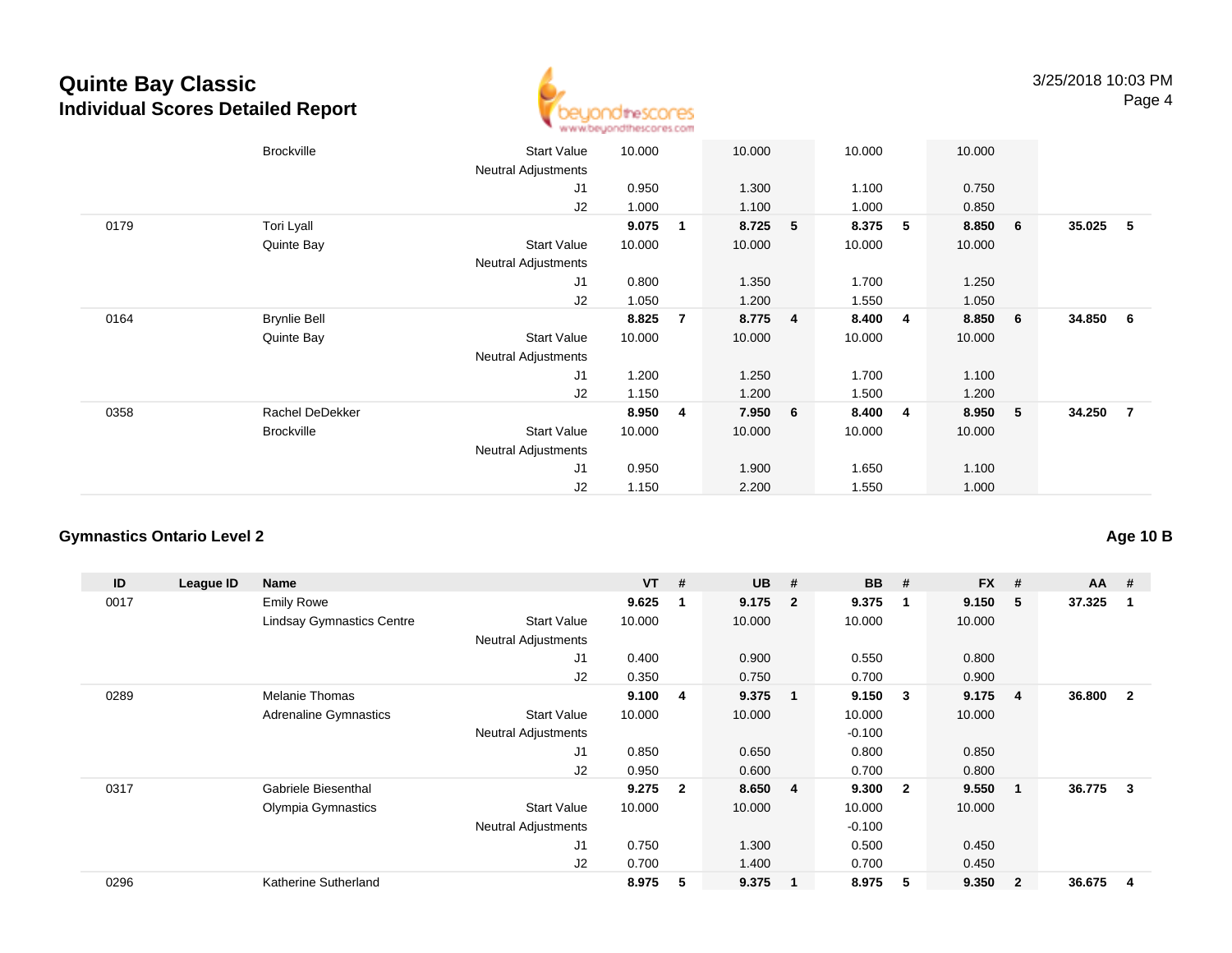

|      | <b>Adrenaline Gymnastics</b> | <b>Start Value</b><br><b>Neutral Adjustments</b> | 10.000 |                | 10.000 |   | 10.000<br>$-0.100$ |                | 10.000 |                |          |  |
|------|------------------------------|--------------------------------------------------|--------|----------------|--------|---|--------------------|----------------|--------|----------------|----------|--|
|      |                              | J1                                               | 1.100  |                | 0.700  |   | 0.900              |                | 0.600  |                |          |  |
|      |                              | J2                                               | 0.950  |                | 0.550  |   | 0.950              |                | 0.700  |                |          |  |
| 0361 | Kacey Croteau                |                                                  | 9.250  | $\mathbf{3}$   | 8.425  | 5 | 9.100              | 4              | 9.225  | 3              | 36.000 5 |  |
|      | <b>Brockville</b>            | <b>Start Value</b>                               | 10.000 |                | 10.000 |   | 10.000             |                | 10.000 |                |          |  |
|      |                              | <b>Neutral Adjustments</b>                       |        |                |        |   |                    |                |        |                |          |  |
|      |                              | J1                                               | 0.750  |                | 1.650  |   | 0.950              |                | 0.750  |                |          |  |
|      |                              | J2                                               | 0.750  |                | 1.500  |   | 0.850              |                | 0.800  |                |          |  |
| 0175 | Ellen Gabourie               |                                                  | 8.975  | 5              | 8.825  | 3 | 8.375              | 6              | 9.025  | $\overline{7}$ | 35.200 6 |  |
|      | Quinte Bay                   | <b>Start Value</b>                               | 10.000 |                | 10.000 |   | 10.000             |                | 10.000 |                |          |  |
|      |                              | Neutral Adjustments                              |        |                |        |   |                    |                |        |                |          |  |
|      |                              | J1                                               | 0.950  |                | 1.150  |   | 1.550              |                | 0.950  |                |          |  |
|      |                              | J2                                               | 1.100  |                | 1.200  |   | 1.700              |                | 1.000  |                |          |  |
| 0360 | Alexis Walter                |                                                  | 9.100  | $\overline{4}$ | 7.950  | 6 | 7.800              | $\overline{7}$ | 9.125  | 6              | 33.975 7 |  |
|      | <b>Brockville</b>            | <b>Start Value</b>                               | 10.000 |                | 10.000 |   | 10.000             |                | 10.000 |                |          |  |
|      |                              | <b>Neutral Adjustments</b>                       |        |                |        |   | $-0.100$           |                |        |                |          |  |
|      |                              | J1                                               | 0.800  |                | 2.000  |   | 2.150              |                | 0.900  |                |          |  |
|      |                              | J2                                               | 1.000  |                | 2.100  |   | 2.050              |                | 0.850  |                |          |  |

#### **Gymnastics Ontario Level 2**

| ID   | League ID | <b>Name</b>                      |                            | $VT$ # |   | <b>UB</b> | #                       | <b>BB</b> | #              | <b>FX</b> | #              | $AA$ # |                |
|------|-----------|----------------------------------|----------------------------|--------|---|-----------|-------------------------|-----------|----------------|-----------|----------------|--------|----------------|
| 0135 |           | Egypt Morgan                     |                            | 8.850  |   | 8.700     | - 6                     | 9.500     | $\mathbf 1$    | 9.525     | $\overline{2}$ | 36.575 |                |
|      |           | <b>Pickering Athletic Centre</b> | <b>Start Value</b>         | 10.000 |   | 10.000    |                         | 10.000    |                | 10.000    |                |        |                |
|      |           |                                  | <b>Neutral Adjustments</b> |        |   |           |                         | $-0.100$  |                |           |                |        |                |
|      |           |                                  | J <sub>1</sub>             | 1.200  |   | 1.350     |                         | 0.350     |                | 0.450     |                |        |                |
|      |           |                                  | J <sub>2</sub>             | 1.100  |   | 1.250     |                         | 0.450     |                | 0.500     |                |        |                |
| 0348 |           | Callie Grassam                   |                            | 8.400  | 3 | 9.450     | - 1                     | 9.325     | $\overline{2}$ | 9.175     | $\overline{7}$ | 36.350 | $\overline{2}$ |
|      |           | <b>Lindsay Gymnastics Centre</b> | <b>Start Value</b>         | 10.000 |   | 10.000    |                         | 10.000    |                | 10.000    |                |        |                |
|      |           |                                  | <b>Neutral Adjustments</b> |        |   |           |                         | $-0.100$  |                |           |                |        |                |
|      |           |                                  | J1                         | 1.500  |   | 0.600     |                         | 0.500     |                | 0.900     |                |        |                |
|      |           |                                  | J2                         | 1.700  |   | 0.500     |                         | 0.650     |                | 0.750     |                |        |                |
| 0273 |           | Nour Saleh                       |                            | 8.350  | 4 | 9.325     | $\overline{\mathbf{2}}$ | 9.000     | - 9            | 9.600     | 1              | 36.275 | 3              |
|      |           | Corona Competitive               | <b>Start Value</b>         | 10.000 |   | 10.000    |                         | 10.000    |                | 10.000    |                |        |                |
|      |           |                                  | <b>Neutral Adjustments</b> |        |   |           |                         | $-0.100$  |                |           |                |        |                |
|      |           |                                  | J1                         | 1.600  |   | 0.600     |                         | 0.900     |                | 0.350     |                |        |                |
|      |           |                                  | J <sub>2</sub>             | 1.700  |   | 0.750     |                         | 0.900     |                | 0.450     |                |        |                |
| 0277 |           | Avneet Andhroia                  |                            | 8.400  | 3 | 9.300     | $\overline{\mathbf{3}}$ | 9.125     | 6              | 9.300     | 4              | 36.125 | 4              |

**Age 11**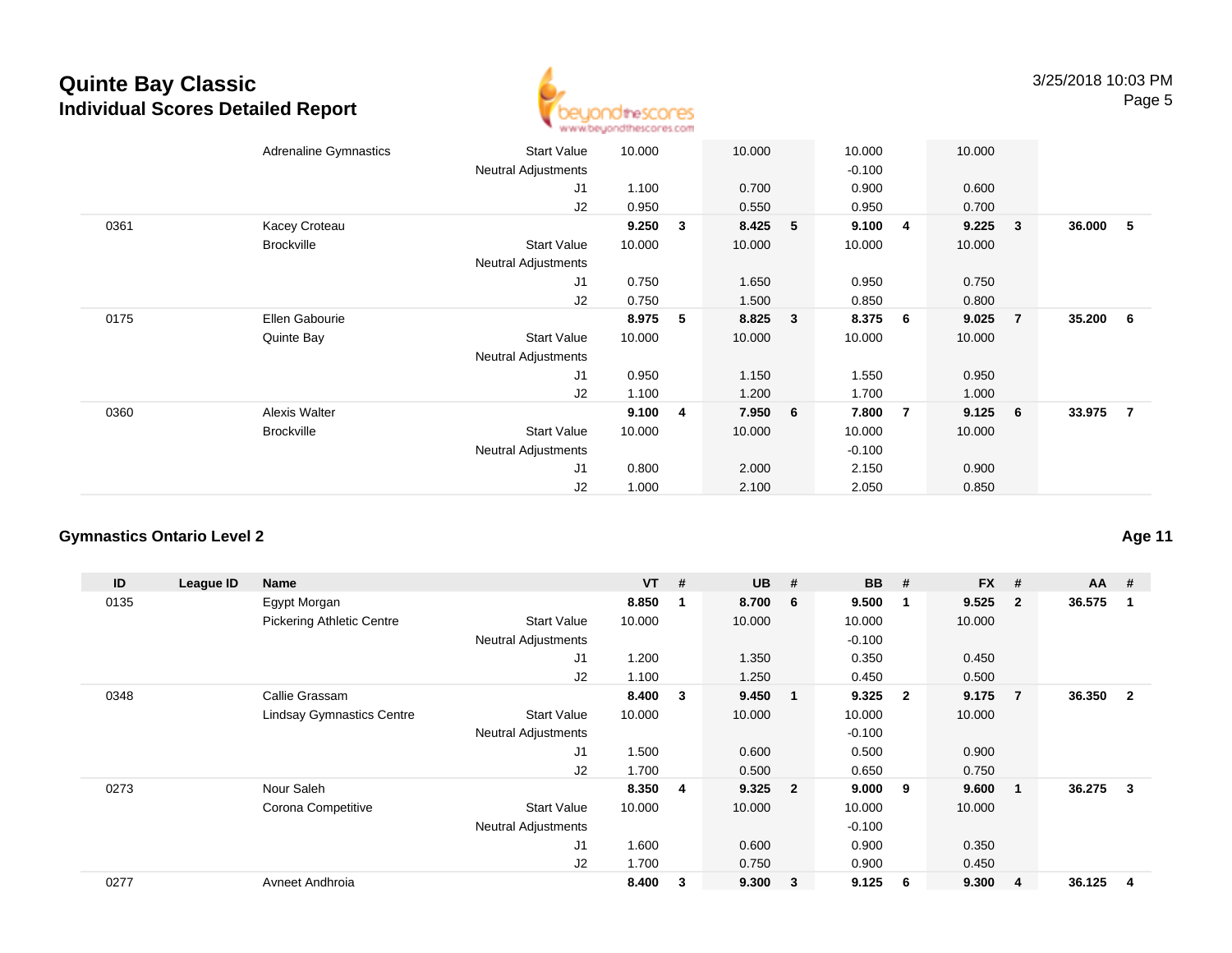

|      | <b>Adrenaline Gymnastics</b>     | <b>Start Value</b>         | 10.000 |                | 10.000 |                         | 10.000   |                         | 10.000 |                         |          |                 |
|------|----------------------------------|----------------------------|--------|----------------|--------|-------------------------|----------|-------------------------|--------|-------------------------|----------|-----------------|
|      |                                  | <b>Neutral Adjustments</b> |        |                |        |                         | $-0.100$ |                         |        |                         |          |                 |
|      |                                  | J1                         | 1.700  |                | 0.700  |                         | 0.750    |                         | 0.700  |                         |          |                 |
|      |                                  | J2                         | 1.500  |                | 0.700  |                         | 0.800    |                         | 0.700  |                         |          |                 |
| 0192 | <b>Natalie Reilly</b>            |                            | 8.625  | $\overline{2}$ | 9.125  | 4                       | 9.075    | $\overline{7}$          | 9.275  | $-5$                    | 36.100   | 5               |
|      | Quinte Bay                       | <b>Start Value</b>         | 10.000 |                | 10.000 |                         | 10.000   |                         | 10.000 |                         |          |                 |
|      |                                  | <b>Neutral Adjustments</b> |        |                |        |                         |          |                         |        |                         |          |                 |
|      |                                  | J1                         | 1.350  |                | 0.850  |                         | 0.850    |                         | 0.700  |                         |          |                 |
|      |                                  | J2                         | 1.400  |                | 0.900  |                         | 1.000    |                         | 0.750  |                         |          |                 |
| 0012 | Sadie Ward                       |                            | 8.100  | 6              | 9.300  | $\mathbf{3}$            | 9.150    | 5                       | 9.300  | $\overline{4}$          | 35.850   | $6\overline{6}$ |
|      | <b>Lindsay Gymnastics Centre</b> | <b>Start Value</b>         | 10.000 |                | 10.000 |                         | 10.000   |                         | 10.000 |                         |          |                 |
|      |                                  | <b>Neutral Adjustments</b> |        |                |        |                         | $-0.100$ |                         |        |                         |          |                 |
|      |                                  | J1                         | 2.000  |                | 0.650  |                         | 0.750    |                         | 0.650  |                         |          |                 |
|      |                                  | J2                         | 1.800  |                | 0.750  |                         | 0.750    |                         | 0.750  |                         |          |                 |
| 0271 | Maya Buckovcan                   |                            | 8.400  | 3              | 8.775  | 5                       | 9.200    | $\overline{\mathbf{3}}$ | 9.425  | $\overline{\mathbf{3}}$ | 35.800   | $\overline{7}$  |
|      | Olympia Gymnastics               | <b>Start Value</b>         | 10.000 |                | 10.000 |                         | 10.000   |                         | 10.000 |                         |          |                 |
|      |                                  | <b>Neutral Adjustments</b> |        |                |        |                         | $-0.100$ |                         |        |                         |          |                 |
|      |                                  | J1                         | 1.600  |                | 1.250  |                         | 0.650    |                         | 0.550  |                         |          |                 |
|      |                                  | J2                         | 1.600  |                | 1.200  |                         | 0.750    |                         | 0.600  |                         |          |                 |
| 0240 | Danielle Boken                   |                            | 8.150  | 5              | 9.125  | $\overline{\mathbf{4}}$ | 9.050    | 8                       | 9.200  | 6                       | 35.525   | 8               |
|      | Mariposa                         | <b>Start Value</b>         | 10.000 |                | 10.000 |                         | 10.000   |                         | 10.000 |                         |          |                 |
|      |                                  | <b>Neutral Adjustments</b> |        |                |        |                         | $-0.100$ |                         |        |                         |          |                 |
|      |                                  | J1                         | 1.700  |                | 0.850  |                         | 0.900    |                         | 0.800  |                         |          |                 |
|      |                                  | J2                         | 2.000  |                | 0.900  |                         | 0.800    |                         | 0.800  |                         |          |                 |
| 0195 | Elizabeth Schwartz               |                            | 8.000  | $\overline{7}$ | 8.250  | $\overline{7}$          | 9.175    | $\overline{4}$          | 9.000  | 8                       | 34.425 9 |                 |
|      | Quinte Bay                       | <b>Start Value</b>         | 10.000 |                | 10.000 |                         | 10.000   |                         | 10.000 |                         |          |                 |
|      |                                  | <b>Neutral Adjustments</b> |        |                |        |                         | $-0.100$ |                         |        |                         |          |                 |
|      |                                  | J1                         | 2.000  |                | 1.750  |                         | 0.800    |                         | 1.000  |                         |          |                 |
|      |                                  | J2                         | 2.000  |                | 1.750  |                         | 0.650    |                         | 1.000  |                         |          |                 |
|      |                                  |                            |        |                |        |                         |          |                         |        |                         |          |                 |

#### **Gymnastics Ontario Level 2**

| ID   | League ID | <b>Name</b>                      |                            | VT     | # | UB.    | # | <b>BB</b> # |   | $FX$ #  | $AA$ # |                |
|------|-----------|----------------------------------|----------------------------|--------|---|--------|---|-------------|---|---------|--------|----------------|
| 0137 |           | Sofia Barnwell-Zazzeri           |                            | 8.800  |   | 9.200  | 3 | 9.725       |   | 9.725   | 37.450 |                |
|      |           | <b>Pickering Athletic Centre</b> | <b>Start Value</b>         | 10.000 |   | 10.000 |   | 10.000      |   | 10.000  |        |                |
|      |           |                                  | <b>Neutral Adjustments</b> |        |   |        |   |             |   |         |        |                |
|      |           |                                  | J1                         | 1.200  |   | 0.800  |   | 0.250       |   | 0.250   |        |                |
|      |           |                                  | J2                         | 200. ا |   | 0.800  |   | 0.300       |   | 0.300   |        |                |
| 0318 |           | Rina Lad                         |                            | 8.250  |   | 9.525  |   | 9.475       | 2 | 9.700 2 | 36.950 | $\overline{2}$ |

**Age 12**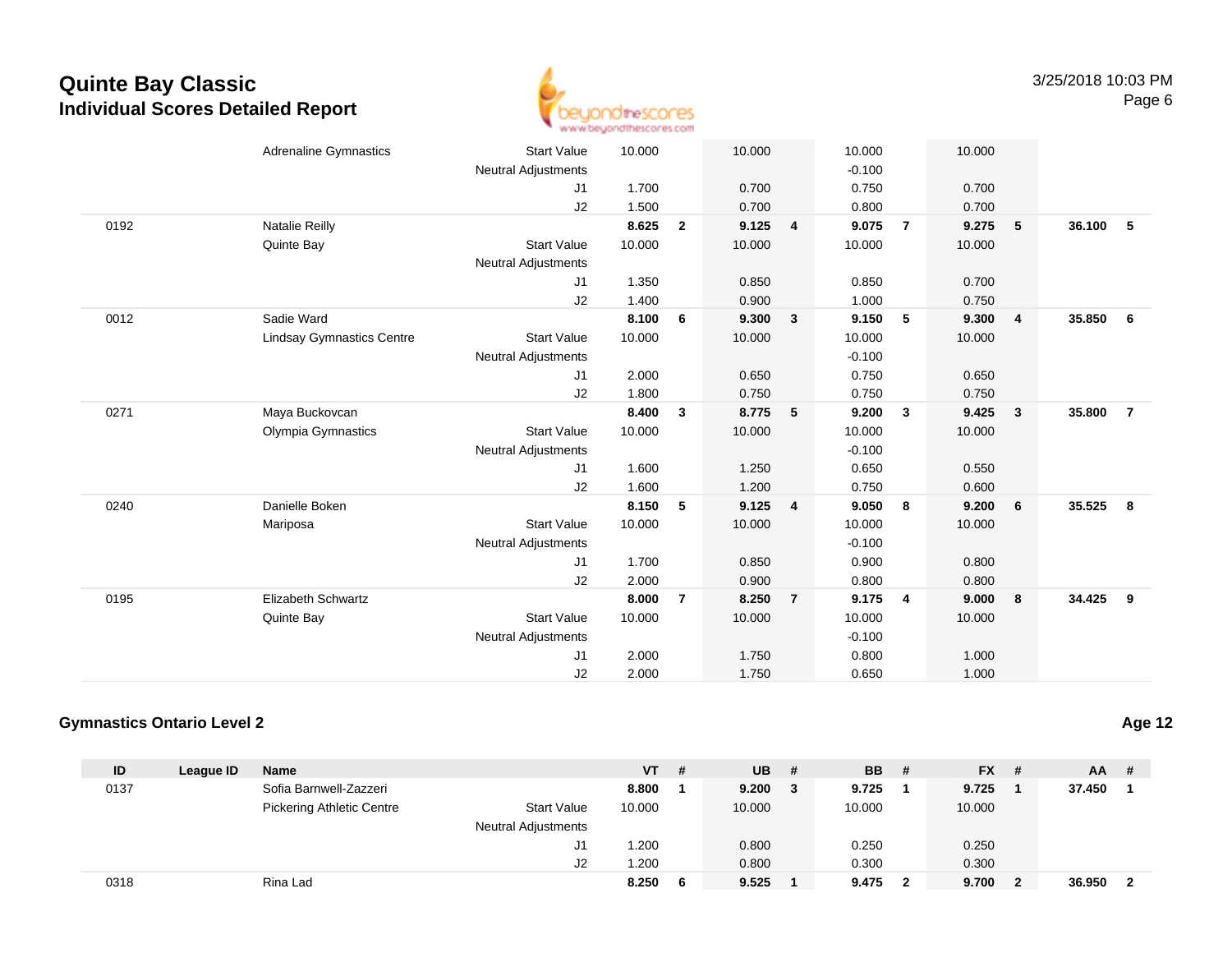

|      | Olympia Gymnastics               | <b>Start Value</b><br><b>Neutral Adjustments</b> | 10.000 |                | 10.000 |                | 10.000   |                | 10.000 |                         |        |                         |
|------|----------------------------------|--------------------------------------------------|--------|----------------|--------|----------------|----------|----------------|--------|-------------------------|--------|-------------------------|
|      |                                  | J1                                               | 1.900  |                | 0.500  |                | 0.450    |                | 0.250  |                         |        |                         |
|      |                                  | J2                                               | 1.600  |                | 0.450  |                | 0.600    |                | 0.350  |                         |        |                         |
| 0344 | Camille Bergevin                 |                                                  | 8.700  | $\overline{2}$ | 9.425  | $\overline{2}$ | 9.200    | $\mathbf{3}$   | 9.375  | 5                       | 36.700 | $\overline{\mathbf{3}}$ |
|      | Corona Competitive               | <b>Start Value</b>                               | 10.000 |                | 10.000 |                | 10.000   |                | 10.000 |                         |        |                         |
|      |                                  | <b>Neutral Adjustments</b>                       |        |                |        |                |          |                |        |                         |        |                         |
|      |                                  | J1                                               | 1.200  |                | 0.500  |                | 0.750    |                | 0.550  |                         |        |                         |
|      |                                  | J2                                               | 1.400  |                | 0.650  |                | 0.850    |                | 0.700  |                         |        |                         |
| 0293 | <b>Akaylah Dawkins</b>           |                                                  | 8.550  | $\mathbf{3}$   | 8.925  | $\overline{4}$ | 8.875    | 6              | 9.400  | $\overline{4}$          | 35.750 | $\overline{4}$          |
|      | <b>Adrenaline Gymnastics</b>     | <b>Start Value</b>                               | 10.000 |                | 10.000 |                | 10.000   |                | 10.000 |                         |        |                         |
|      |                                  | <b>Neutral Adjustments</b>                       |        |                |        |                | $-0.100$ |                |        |                         |        |                         |
|      |                                  | J1                                               | 1.600  |                | 0.950  |                | 0.950    |                | 0.550  |                         |        |                         |
|      |                                  | J2                                               | 1.300  |                | 1.200  |                | 1.100    |                | 0.650  |                         |        |                         |
| 0307 | Leen Aldhahri                    |                                                  | 8.500  | 4              | 8.650  | 6              | 9.025    | 5              | 9.375  | 5                       | 35.550 | 5                       |
|      | Corona Competitive               | <b>Start Value</b>                               | 10.000 |                | 10.000 |                | 10.000   |                | 10.000 |                         |        |                         |
|      |                                  | <b>Neutral Adjustments</b>                       |        |                |        |                |          |                |        |                         |        |                         |
|      |                                  | J1                                               | 1.500  |                | 1.350  |                | 0.900    |                | 0.600  |                         |        |                         |
|      |                                  | J2                                               | 1.500  |                | 1.350  |                | 1.050    |                | 0.650  |                         |        |                         |
| 0299 | <b>Charlotte Smith</b>           |                                                  | 8.400  | 5              | 8.300  | $\overline{7}$ | 9.150    | $\overline{4}$ | 9.525  | $\overline{\mathbf{3}}$ | 35.375 | - 6                     |
|      | Corona Competitive               | <b>Start Value</b>                               | 10.000 |                | 10.000 |                | 10.000   |                | 10.000 |                         |        |                         |
|      |                                  | <b>Neutral Adjustments</b>                       |        |                |        |                |          |                |        |                         |        |                         |
|      |                                  | J1                                               | 1.500  |                | 1.800  |                | 0.900    |                | 0.550  |                         |        |                         |
|      |                                  | J2                                               | 1.700  |                | 1.600  |                | 0.800    |                | 0.400  |                         |        |                         |
| 0020 | Mackenzie Sutcliffe              |                                                  | 8.200  | $\overline{7}$ | 8.900  | 5              | 8.775    | $\overline{7}$ | 9.125  | 6                       | 35.000 | $\overline{7}$          |
|      | <b>Lindsay Gymnastics Centre</b> | <b>Start Value</b>                               | 10.000 |                | 10.000 |                | 10.000   |                | 10.000 |                         |        |                         |
|      |                                  | <b>Neutral Adjustments</b>                       |        |                |        |                | $-0.100$ |                |        |                         |        |                         |
|      |                                  | J1                                               | 1.900  |                | 1.100  |                | 1.150    |                | 0.800  |                         |        |                         |
|      |                                  | J2                                               | 1.700  |                | 1.100  |                | 1.100    |                | 0.950  |                         |        |                         |
|      |                                  |                                                  |        |                |        |                |          |                |        |                         |        |                         |

#### **Gymnastics Ontario Level 2**

| ID   | League ID | <b>Name</b>                      |                            | VT     | # | <b>UB</b> | #              | <b>BB</b> # |   | $FX$ # |   | $AA$ #   |  |
|------|-----------|----------------------------------|----------------------------|--------|---|-----------|----------------|-------------|---|--------|---|----------|--|
| 0138 |           | Brooke Kato                      |                            | 9.325  |   | 9.375     | $\overline{2}$ | 9.800       |   | 9.750  | 2 | 38.250   |  |
|      |           | <b>Pickering Athletic Centre</b> | <b>Start Value</b>         | 10.000 |   | 10.000    |                | 10.000      |   | 10.000 |   |          |  |
|      |           |                                  | <b>Neutral Adjustments</b> |        |   |           |                |             |   |        |   |          |  |
|      |           |                                  | J1                         | 0.650  |   | 0.550     |                | 0.150       |   | 0.300  |   |          |  |
|      |           |                                  | J2                         | 0.700  |   | 0.700     |                | 0.250       |   | 0.200  |   |          |  |
| 0140 |           | Shalanie Ramlal                  |                            | 9.450  |   | 9.400     |                | 9.450       | 3 | 9.875  |   | 38.175 2 |  |

**Age 13+**